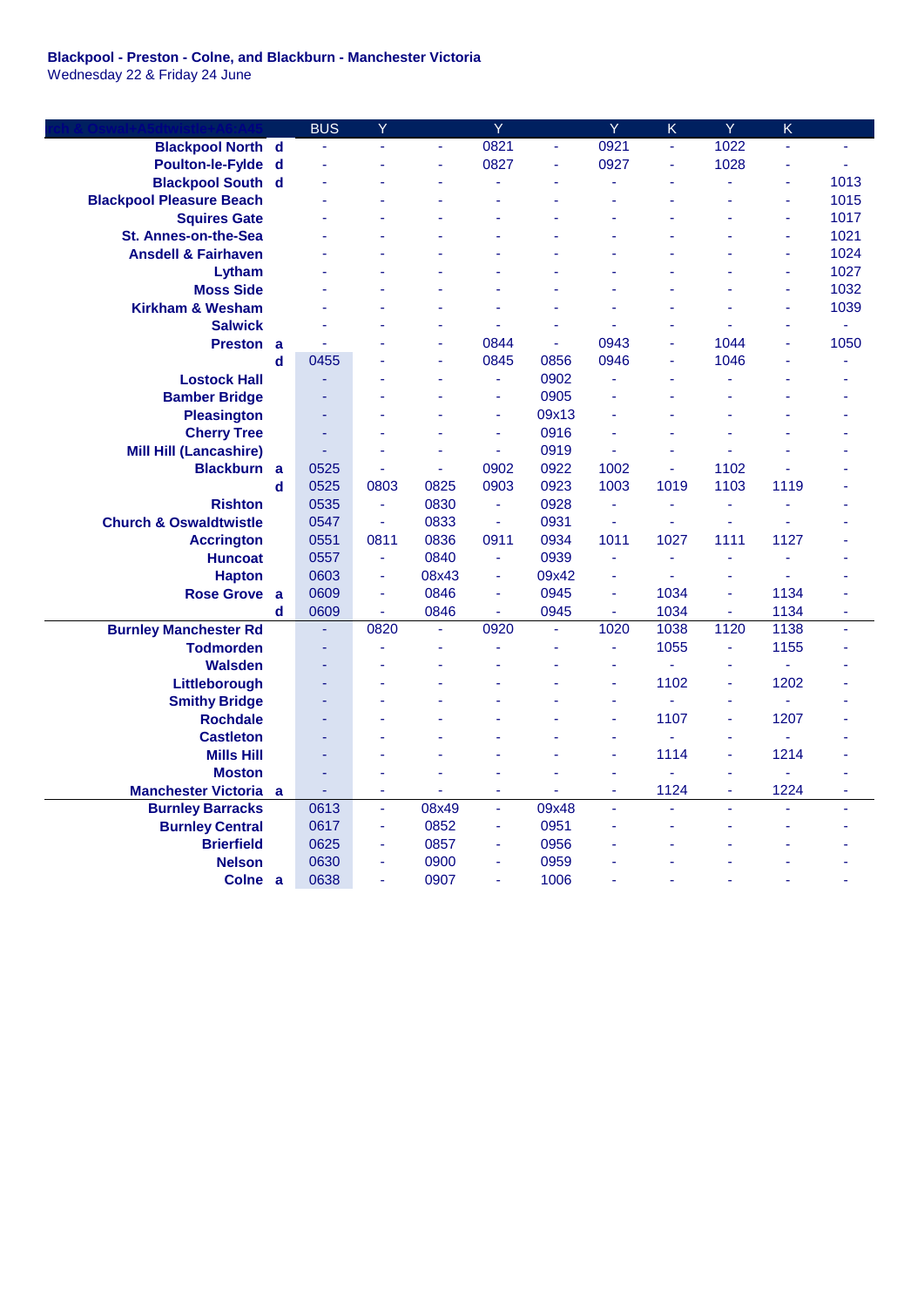|                                   |             |       | Ÿ    | $\overline{\mathsf{K}}$ | Ÿ    | $\overline{\mathsf{K}}$ |                |       | Ÿ    |                |       |
|-----------------------------------|-------------|-------|------|-------------------------|------|-------------------------|----------------|-------|------|----------------|-------|
| <b>Blackpool North d</b>          |             | ä,    | 1122 | ä,                      | 1220 | ä,                      | ä,             | ä,    | 1322 | ä,             | ä,    |
| Poulton-le-Fylde d                |             | ä,    | 1128 | $\blacksquare$          | 1228 | ä,                      | ÷.             | ÷,    | 1328 | ä,             |       |
| <b>Blackpool South d</b>          |             | ä,    | ä,   |                         | ä,   | L,                      | 1213           |       | ä,   | 1313           |       |
| <b>Blackpool Pleasure Beach</b>   |             |       | ä,   |                         |      | ä,                      | 1215           |       | l,   | 1315           |       |
| <b>Squires Gate</b>               |             |       | ä,   |                         |      | ä,                      | 1217           |       | ä,   | 1317           |       |
| St. Annes-on-the-Sea              |             |       |      |                         |      | ä,                      | 1221           |       | ä,   | 1321           |       |
| <b>Ansdell &amp; Fairhaven</b>    |             |       |      |                         |      | L,                      | 1224           |       | ä,   | 1324           |       |
| Lytham                            |             |       |      |                         |      | ä,                      | 1227           |       | ä,   | 1327           |       |
| <b>Moss Side</b>                  |             |       |      |                         |      | ÷,                      | 1232           |       | ä,   | 1332           |       |
| <b>Kirkham &amp; Wesham</b>       |             |       |      |                         |      | ä,                      | 1239           |       | ä,   | 1339           |       |
| <b>Salwick</b>                    |             |       |      |                         |      | L,                      | $\blacksquare$ |       | ä,   | $\omega$       | ä,    |
| <b>Preston a</b>                  |             | ä,    | 1144 |                         | 1244 | L                       | 1250           | ä,    | 1344 | 1350           | ä,    |
|                                   | $\mathbf d$ | 1057  | 1146 | $\sim$                  | 1246 | L,                      | ä,             | 1254  | 1346 | $\blacksquare$ | 1357  |
| <b>Lostock Hall</b>               |             | 1103  |      |                         |      |                         | ÷.             | 1301  |      | ÷              | 1403  |
| <b>Bamber Bridge</b>              |             | 1106  |      |                         |      |                         | ä,             | 1306  |      | ÷,             | 1406  |
| <b>Pleasington</b>                |             | 11x14 |      |                         |      |                         | ä,             | 13x14 |      | ä,             | 14x14 |
| <b>Cherry Tree</b>                |             | 1117  |      |                         | ä,   |                         | $\blacksquare$ | 1317  |      | $\blacksquare$ | 1417  |
| <b>Mill Hill (Lancashire)</b>     |             | 1120  | ä,   |                         |      |                         | ä,             | 1320  |      | ä,             | 1420  |
| Blackburn a                       |             | 1123  | 1202 | ä,                      | 1303 |                         | ä,             | 1323  | 1402 | ä,             | 1423  |
|                                   | $\mathbf d$ | 1124  | 1203 | 1219                    | 1303 | 1319                    | ä,             | 1324  | 1403 | ä,             | 1424  |
| <b>Rishton</b>                    |             | 1129  | ä,   | $\blacksquare$          | ä,   | ä,                      | $\blacksquare$ | 1329  | ä,   | ä,             | 1429  |
| <b>Church &amp; Oswaldtwistle</b> |             | 1132  | ä,   | ä,                      | ä,   | ä,                      | ä,             | 1332  |      | ä,             | 1432  |
| <b>Accrington</b>                 |             | 1135  | 1211 | 1227                    | 1311 | 1327                    | ä,             | 1335  | 1411 | ä,             | 1435  |
| <b>Huncoat</b>                    |             | 1140  | ä,   | ä,                      | ä,   | ä,                      | ä,             | 1340  |      | ä,             | 1440  |
| <b>Hapton</b>                     |             | 11x43 | ä,   | $\blacksquare$          | ä,   | L,                      | ä,             | 13x43 |      | ä,             | 14x43 |
| Rose Grove a                      |             | 1146  | ä,   | 1234                    | ä,   | 1334                    |                | 1346  |      | ä,             | 1446  |
|                                   | d           | 1146  | ä,   | 1234                    | ä,   | 1334                    | ä,             | 1346  |      | ÷              | 1446  |
| <b>Burnley Manchester Rd</b>      |             | ä,    | 1220 | 1238                    | 1320 | 1338                    | ä,             | ä,    | 1420 | ä,             | ä,    |
| <b>Todmorden</b>                  |             | ä,    | ä,   | 1255                    | ä,   | 1355                    |                | ä,    | L,   | ä,             |       |
| <b>Walsden</b>                    |             |       |      | ä,                      |      | ä,                      |                |       |      |                |       |
| Littleborough                     |             |       | ä,   | 1302                    | ä,   | 1402                    |                |       |      |                |       |
| <b>Smithy Bridge</b>              |             |       | ä,   | ä                       | ä,   | ä,                      |                |       |      |                |       |
| <b>Rochdale</b>                   |             |       | ä,   | 1307                    | ä,   | 1407                    |                |       |      |                |       |
| <b>Castleton</b>                  |             |       | ä,   | $\omega$                | Ĺ,   | ä,                      |                |       |      |                |       |
| <b>Mills Hill</b>                 |             |       | ä,   | 1314                    | L,   | 1414                    |                |       |      |                |       |
| <b>Moston</b>                     |             |       | ä,   |                         | ä,   | L,                      |                |       |      | ä,             |       |
| <b>Manchester Victoria</b> a      |             | ä,    | ÷    | 1324                    | ÷    | 1424                    | Ξ              |       | ä,   | ÷              | ä,    |
| <b>Burnley Barracks</b>           |             | 11x49 | L,   | ä,                      | L,   | L,                      | ä,             | 13x49 | L.   | ä,             | 14x49 |
| <b>Burnley Central</b>            |             | 1152  |      |                         | ż    | L                       | ä,             | 1352  |      | ÷              | 1452  |
| <b>Brierfield</b>                 |             | 1157  |      |                         |      |                         | ä,             | 1357  |      | ä,             | 1457  |
| <b>Nelson</b>                     |             | 1200  |      |                         |      |                         | ä,             | 1400  |      | ä,             | 1500  |
| Colne a                           |             | 1207  |      |                         |      |                         |                | 1407  |      | ä,             | 1507  |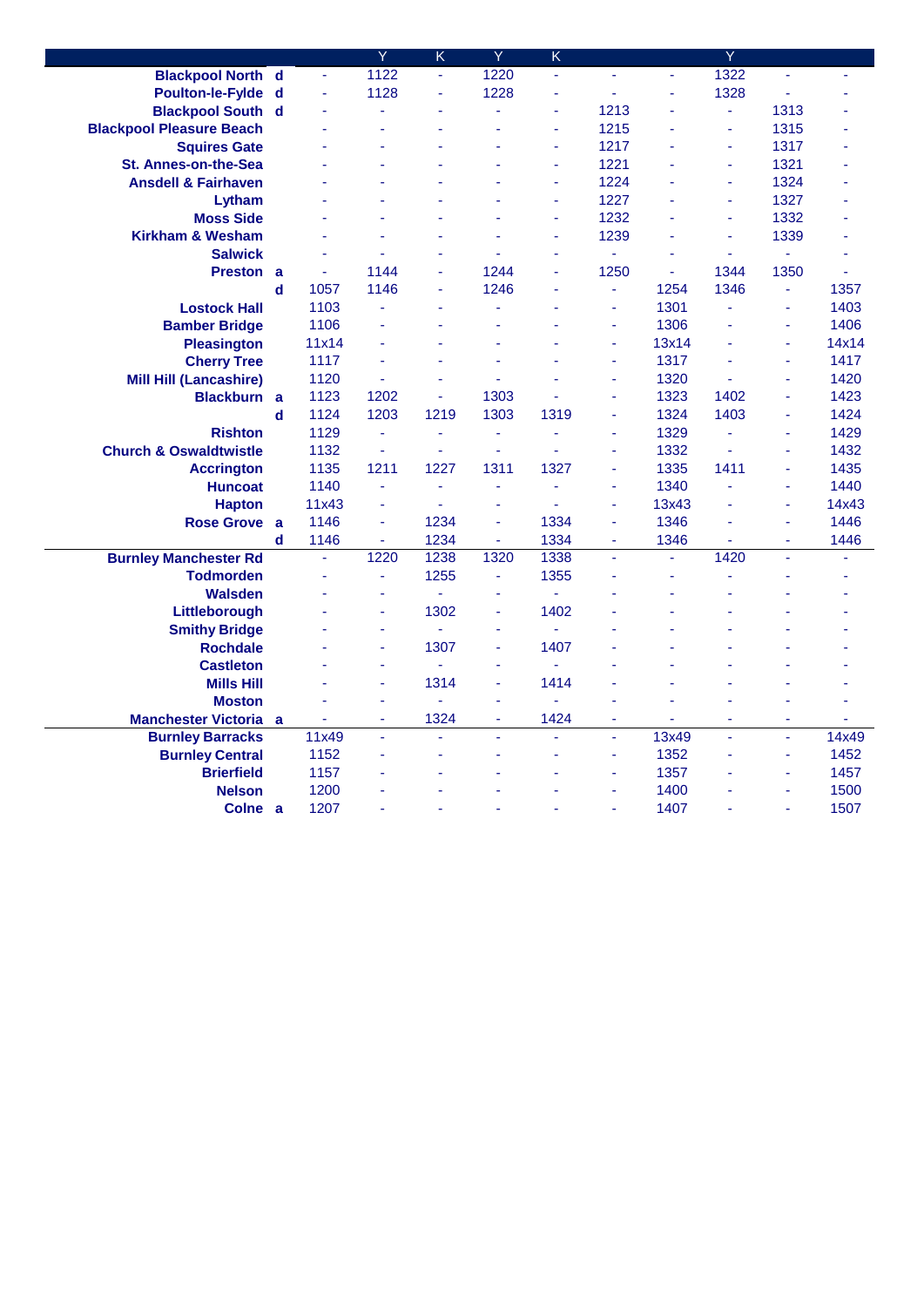|                                   |             | Ÿ              | $\overline{\mathsf{K}}$ |      |       | Ÿ    | K    | Ÿ    | $\overline{\mathsf{K}}$ |      |       |
|-----------------------------------|-------------|----------------|-------------------------|------|-------|------|------|------|-------------------------|------|-------|
| <b>Blackpool North d</b>          |             | 1422           | ä,                      | ä,   | ä,    | 1522 | ä,   | 1622 | L.                      | ÷,   | ä,    |
| Poulton-le-Fylde d                |             | 1428           | $\omega$                | ä,   |       | 1528 | ä,   | 1628 |                         | ä,   |       |
| <b>Blackpool South d</b>          |             | ä,             | L,                      | 1413 |       |      | ä,   | ä,   | ä,                      | 1613 |       |
| <b>Blackpool Pleasure Beach</b>   |             |                | ä,                      | 1415 |       |      | L,   | L,   | ä,                      | 1615 |       |
| <b>Squires Gate</b>               |             |                | ä,                      | 1417 |       |      | L,   | L,   | ä,                      | 1617 |       |
| St. Annes-on-the-Sea              |             |                | ä,                      | 1421 |       |      |      |      | ÷.                      | 1621 |       |
| <b>Ansdell &amp; Fairhaven</b>    |             |                | L,                      | 1424 |       |      |      |      | ä,                      | 1624 |       |
| Lytham                            |             |                | ä,                      | 1427 |       |      |      | L,   | ä,                      | 1627 |       |
| <b>Moss Side</b>                  |             |                | ä,                      | 1432 |       |      | ä,   |      | ä,                      | 1632 |       |
| <b>Kirkham &amp; Wesham</b>       |             |                | ä,                      | 1439 |       |      |      |      | ÷.                      | 1639 |       |
| <b>Salwick</b>                    |             |                | ä,                      | ÷.   |       |      | ä,   |      | ä,                      | ä,   |       |
| <b>Preston a</b>                  |             | 1444           | ä,                      | 1450 | ä,    | 1544 | ä,   | 1644 |                         | 1650 |       |
|                                   | d           | 1446           | ä,                      | Ξ    | 1458  | 1546 | ä,   | 1646 | ä,                      | ÷,   | 1657  |
| <b>Lostock Hall</b>               |             |                |                         | ä,   | 1504  |      |      |      |                         | ä,   | 1703  |
| <b>Bamber Bridge</b>              |             |                |                         | ä,   | 1507  |      |      |      |                         | ÷,   | 1706  |
| <b>Pleasington</b>                |             |                |                         | ä,   | 15x14 |      |      | L,   |                         | ä,   | 17x14 |
| <b>Cherry Tree</b>                |             | ä              |                         | ÷,   | 1517  |      | ä,   | L    |                         | ä,   | 1717  |
| <b>Mill Hill (Lancashire)</b>     |             | ä,             |                         | ä,   | 1520  |      |      |      |                         | ä,   | 1720  |
| Blackburn a                       |             | 1503           |                         | L,   | 1523  | 1602 | ä,   | 1702 |                         | ä,   | 1723  |
|                                   | d           | 1503           | 1519                    | ä,   | 1524  | 1603 | 1617 | 1703 | 1719                    | ä,   | 1724  |
| <b>Rishton</b>                    |             | ä,             | ä,                      | ä,   | 1529  | ä,   | ÷    | ä,   | ä,                      | ä,   | 1729  |
| <b>Church &amp; Oswaldtwistle</b> |             | ä,             | ä,                      | ä,   | 1532  | ä,   | ÷,   | ä,   |                         | ä,   | 1732  |
| <b>Accrington</b>                 |             | 1511           | 1527                    | ä,   | 1535  | 1611 | 1625 | 1711 | 1727                    | ÷    | 1735  |
| <b>Huncoat</b>                    |             | ä,             | ä,                      | L,   | 1540  | ä,   | ä,   | ä,   |                         | ä,   | 1740  |
| <b>Hapton</b>                     |             | ä              | ä,                      | ä,   | 15x43 | ä,   | L    | ä,   |                         | ä,   | 17x43 |
| <b>Rose Grove</b>                 | <b>a</b>    |                | 1534                    | ä,   | 1546  |      | 1632 | ä,   | 1734                    | ä,   | 1746  |
|                                   | $\mathbf d$ | $\blacksquare$ | 1534                    | ÷,   | 1546  | ä,   | 1632 | ä,   | 1734                    | ÷    | 1746  |
| <b>Burnley Manchester Rd</b>      |             | 1520           | 1538                    | ä,   | ä,    | 1620 | 1636 | 1720 | 1738                    | ä,   |       |
| <b>Todmorden</b>                  |             | ä,             | 1555                    | ä,   | ä,    | ä,   | 1653 | ä,   | 1755                    | ä,   |       |
| <b>Walsden</b>                    |             |                | ÷.                      |      |       | ä,   | 1656 |      |                         |      |       |
| Littleborough                     |             | ä,             | 1602                    |      |       |      | 1702 | ä,   | 1802                    |      |       |
| <b>Smithy Bridge</b>              |             | ä,             | ä,                      |      |       | ä,   | ÷.   | ä,   | ä,                      |      |       |
| <b>Rochdale</b>                   |             | ä,             | 1607                    |      |       | ä,   | 1707 | ÷    | 1807                    |      |       |
| <b>Castleton</b>                  |             | ä              | ä,                      |      |       | ä    | ÷.   | ä,   | ä,                      |      |       |
| <b>Mills Hill</b>                 |             | ä,             | 1614                    |      |       |      | 1714 | L,   | 1814                    |      |       |
| <b>Moston</b>                     |             | ä,             | ä,                      |      |       | ä    | L,   | ä,   |                         |      |       |
| <b>Manchester Victoria</b>        | a           | ÷              | 1624                    | ٠    | ÷     | ÷    | 1724 | ٠    | 1824                    | ÷    | ÷     |
| <b>Burnley Barracks</b>           |             | ä,             | L.                      | ÷,   | 15x49 | L,   | ä,   | ä,   |                         | ä,   | 17x49 |
| <b>Burnley Central</b>            |             |                |                         | L,   | 1552  |      | ä,   | ä,   |                         | ÷,   | 1752  |
| <b>Brierfield</b>                 |             |                |                         | ä,   | 1557  |      |      |      |                         | ä,   | 1757  |
| <b>Nelson</b>                     |             |                |                         | ä,   | 1600  |      |      |      |                         | ä,   | 1800  |
| Colne a                           |             |                |                         | ä,   | 1607  |      |      |      |                         | ä,   | 1807  |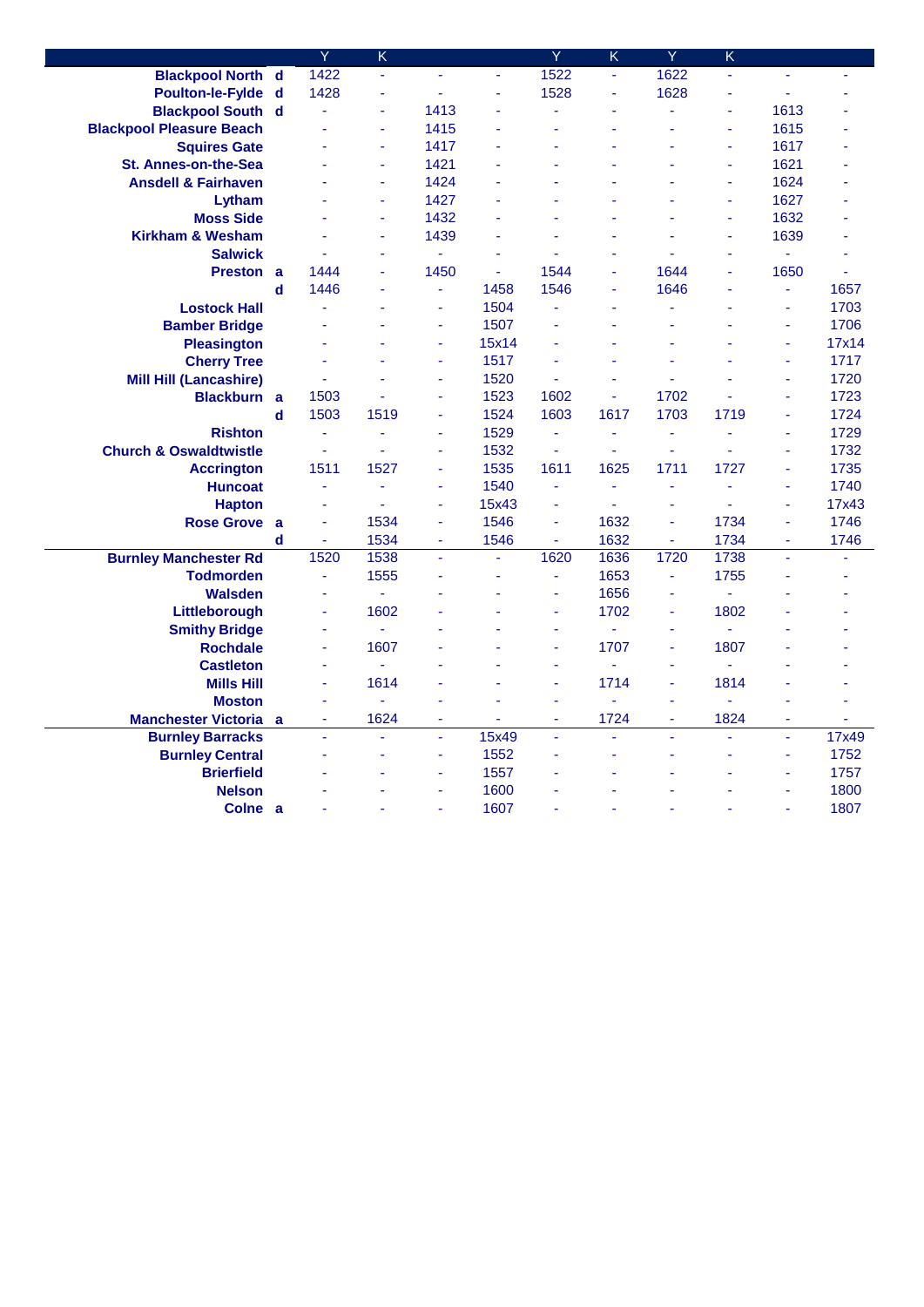|                                   |          |          | Ÿ    | W    | Ÿ              |      |          | Ÿ    | $\overline{\mathsf{W}}$ |                       |       |
|-----------------------------------|----------|----------|------|------|----------------|------|----------|------|-------------------------|-----------------------|-------|
| <b>Blackpool North d</b>          |          | $\omega$ | 1722 | ä,   | 1822           | L,   | ä,       | 1922 | ä,                      | ä,                    | ÷.    |
| Poulton-le-Fylde d                |          | ÷,       | 1728 | ä,   | 1828           | ä,   | ä,       | 1928 | ä,                      | ä,                    |       |
| <b>Blackpool South d</b>          |          |          | ä,   |      | ä,             | 1813 | ÷.       | ä,   |                         | 1917                  |       |
| <b>Blackpool Pleasure Beach</b>   |          |          | ä,   |      | ä,             | 1815 | ä,       | ä,   | ä,                      | 1919                  |       |
| <b>Squires Gate</b>               |          |          | L,   |      | $\blacksquare$ | 1817 | ä,       | ٠    | ä,                      | 1922                  |       |
| <b>St. Annes-on-the-Sea</b>       |          |          | ÷    |      | $\blacksquare$ | 1821 |          | ٠    | ä,                      | 1926                  |       |
| <b>Ansdell &amp; Fairhaven</b>    |          |          |      |      |                | 1824 |          |      |                         | 1929                  |       |
| Lytham                            |          |          |      |      | ä,             | 1827 | ä        |      | L,                      | 1932                  |       |
| <b>Moss Side</b>                  |          |          |      |      | ä,             | 1832 | L,       |      | ä,                      | 1937                  |       |
| <b>Kirkham &amp; Wesham</b>       |          |          | L,   |      | ÷              | 1839 |          | ٠    | ä,                      | 1945                  |       |
| <b>Salwick</b>                    |          |          |      | ä,   |                | ä,   | L,       |      |                         | ÷.                    |       |
| <b>Preston a</b>                  |          | ä,       | 1744 | L,   | 1844           | 1850 | ä,       | 1944 |                         | 1955                  | ä,    |
|                                   | d        | 1714     | 1746 | ÷,   | 1846           | ä,   | 1857     | 1946 |                         | $\blacksquare$        | 1957  |
| <b>Lostock Hall</b>               |          | 1720     | L,   |      |                | ä,   | 1903     |      |                         | ÷                     | 2004  |
| <b>Bamber Bridge</b>              |          | 1724     |      |      |                | ä,   | 1906     |      |                         | $\tilde{\phantom{a}}$ | 2007  |
| <b>Pleasington</b>                |          | 17x31    |      |      |                | ä,   | 19x14    | ä,   |                         | ä,                    | 20x15 |
| <b>Cherry Tree</b>                |          | 1735     | Ĺ,   | ä,   |                | ä,   | 1917     | ä,   |                         | ä,                    | 2018  |
| <b>Mill Hill (Lancashire)</b>     |          | 1738     | ä,   | ä,   |                | ä,   | 1920     | ä,   |                         | $\tilde{\phantom{a}}$ | 2020  |
| Blackburn a                       |          | 1741     | 1802 | L,   | 1902           | ä,   | 1923     | 2002 |                         | ä,                    | 2024  |
|                                   | d        | ä,       | 1803 | 1819 | 1903           | l,   | 1924     | 2003 | 2017                    | ä,                    | 2024  |
| <b>Rishton</b>                    |          | ä        | ÷,   | Ξ    | ä,             | ä,   | 1929     | ä,   | ä,                      | ä,                    | 2029  |
| <b>Church &amp; Oswaldtwistle</b> |          |          | ä,   | ä,   | ä,             | ä,   | 1932     | ÷,   |                         | ä,                    | 2032  |
| <b>Accrington</b>                 |          |          | 1811 | 1827 | 1911           | ä,   | 1935     | 2011 | 2025                    | ä,                    | 2036  |
| <b>Huncoat</b>                    |          | ä,       | ä,   | ä,   | ä,             | ä,   | 1940     | ä,   | L,                      | $\tilde{\phantom{a}}$ | 2040  |
| <b>Hapton</b>                     |          |          | ä,   | ÷,   |                | ä,   | 19x43    | ä,   |                         | ä,                    | 20x43 |
| <b>Rose Grove</b>                 | <b>a</b> |          | ä,   | 1834 |                | ä,   | 1946     | ä,   | 2032                    | ÷                     | 2046  |
|                                   | d        |          | ÷    | 1834 | ä,             | ä,   | 1946     | ÷,   | 2032                    | ä,                    | 2046  |
| <b>Burnley Manchester Rd</b>      |          | ä,       | 1820 | 1838 | 1920           | L,   | $\omega$ | 2020 | 2036                    | ä,                    | ä,    |
| <b>Todmorden</b>                  |          |          | ÷,   | 1855 | ä,             |      | ä,       | ä,   | 2053                    | ä,                    |       |
| <b>Walsden</b>                    |          |          | ä,   | ÷.   |                |      |          | ä,   | 2056                    |                       |       |
| Littleborough                     |          |          | ä,   | 1903 |                |      |          | ä,   | 2102                    |                       |       |
| <b>Smithy Bridge</b>              |          |          | ä,   | 1905 |                |      | L,       | ä,   | 2104                    |                       |       |
| <b>Rochdale</b>                   |          |          | ä,   | 1910 |                |      |          | ä,   | 2109                    |                       |       |
| <b>Castleton</b>                  |          |          | L,   | ä.   |                |      |          | ٠    |                         |                       |       |
| <b>Mills Hill</b>                 |          |          | ٠    | ٠    |                |      | ä,       | ٠    |                         |                       |       |
| <b>Moston</b>                     |          |          | ä,   | ä,   |                |      | L,       | ٠    |                         | ÷                     | L,    |
| <b>Manchester Victoria a</b>      |          | ä,       | ä,   | 1924 | $\sim$         | ä,   |          | ä,   | 2123                    | ä,                    |       |
| <b>Burnley Barracks</b>           |          | ä,       | L,   | ä,   |                | L.   | 19x49    | L,   |                         | $\omega$              | 20x49 |
| <b>Burnley Central</b>            |          |          | ä    |      |                | ä,   | 1952     |      |                         | $\tilde{\phantom{a}}$ | 2052  |
| <b>Brierfield</b>                 |          |          | L,   |      |                | ä,   | 1957     |      |                         | $\sim$                | 2057  |
| <b>Nelson</b>                     |          |          |      |      |                | ä,   | 2000     |      |                         | ä,                    | 2100  |
| Colne a                           |          |          |      |      |                |      | 2007     |      |                         | ä,                    | 2107  |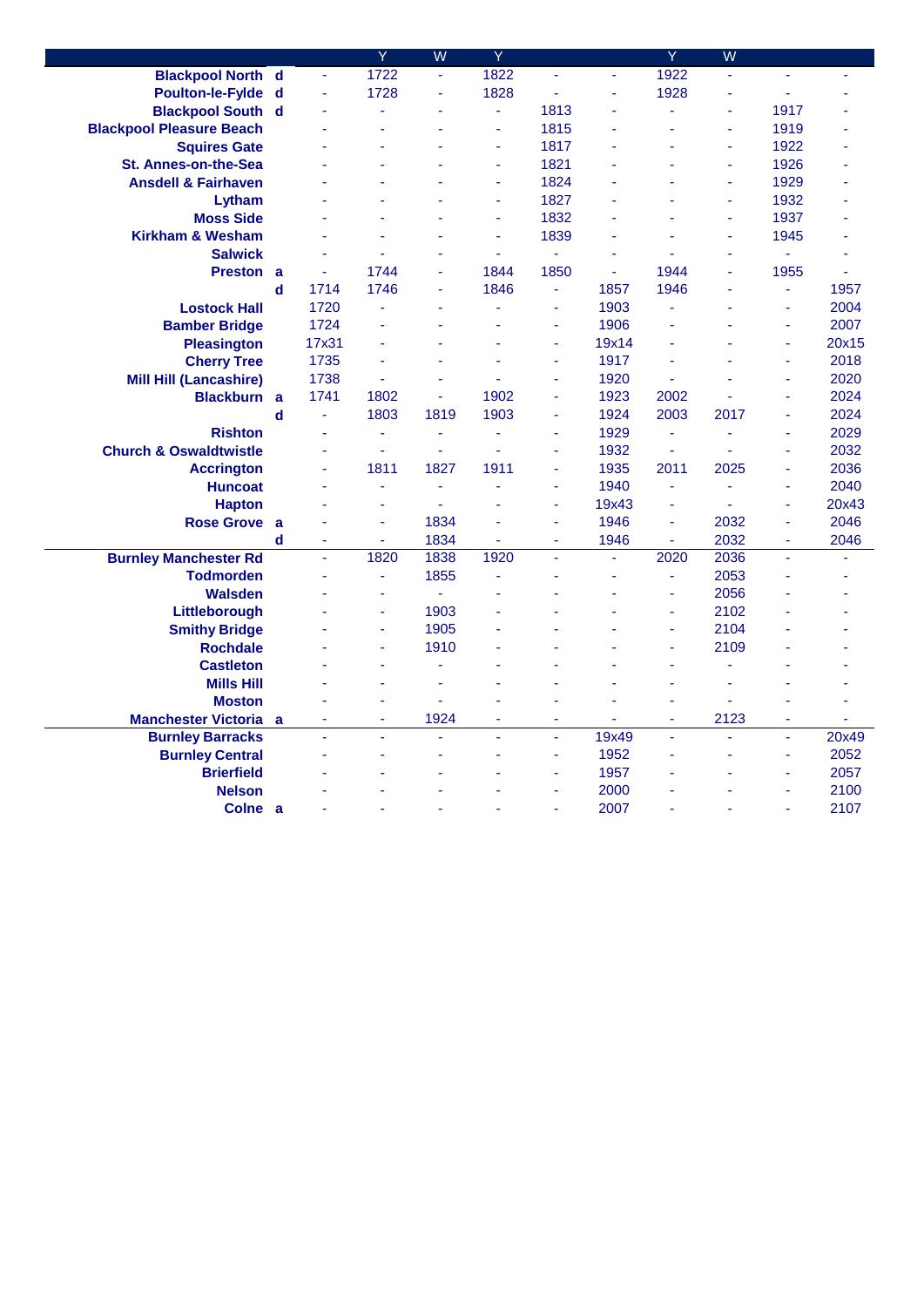|                                    |   | Ÿ                        | $\overline{\mathbf{S}}$  |                       |              |         | $\overline{W}$ |               | $\overline{B}$ |            |      |
|------------------------------------|---|--------------------------|--------------------------|-----------------------|--------------|---------|----------------|---------------|----------------|------------|------|
| <b>Blackpool North d</b>           |   | 2022                     | ä,                       | ä,                    | ä,           | 2118    | ä,             | ä,            | 2202           |            | ä,   |
| Poulton-le-Fylde d                 |   | 2028                     | ä,                       | L                     | ä,           | 2124    |                | ä,            | 2208           |            | ä,   |
| <b>Blackpool South d</b>           |   |                          | ä,                       | 2015                  |              | ä,      |                |               | ä,             | ä,         | 2216 |
| <b>Blackpool Pleasure Beach</b>    |   |                          | ä,                       | 2017                  | ä            |         |                |               |                | ä,         | 2218 |
| <b>Squires Gate</b>                |   |                          | ä,                       | 2020                  |              |         |                |               |                | ÷          | 2220 |
| <b>St. Annes-on-the-Sea</b>        |   |                          | ä,                       | 2024                  |              |         |                |               |                | ä,         | 2224 |
| <b>Ansdell &amp; Fairhaven</b>     |   |                          | ÷,                       | 2027                  |              |         |                |               |                | ä,         | 2227 |
| Lytham                             |   |                          | ä,                       | 2031                  | ä,           | ä,      |                |               |                | ÷,         | 2230 |
| <b>Moss Side</b>                   |   |                          | ä,                       | 2036                  |              |         |                |               |                | ÷          | 2235 |
| <b>Kirkham &amp; Wesham</b>        |   |                          | ä,                       | 2045                  | ä            |         |                |               |                | ä,         | 2242 |
| <b>Salwick</b>                     |   |                          | $\overline{\phantom{a}}$ | $\omega$              | ä,           |         |                |               |                | ä,         | ÷,   |
| Preston a                          |   | 2044                     | L,                       | 2055                  | ä,           | 2140    |                | ٠             | 2225           | ä,         | 2253 |
|                                    | d | 2046                     | $\overline{\phantom{a}}$ | ä,                    | 2057         | 2144    | ÷.             | 2157          | 2226           | ä,         | ٠    |
| <b>Lostock Hall</b>                |   |                          |                          | ÷,                    | 2103         | ä,      | $\sim$         | 2203          | ä              |            |      |
| <b>Bamber Bridge</b>               |   |                          |                          | ÷.                    | 2106         |         | ÷.             | 2206          |                |            |      |
| <b>Pleasington</b>                 |   |                          |                          | $\blacksquare$        | 21x14        |         | $\blacksquare$ | 22x14         |                |            |      |
| <b>Cherry Tree</b>                 |   |                          |                          | ÷,                    | 2117         |         | $\blacksquare$ | 2217          |                |            |      |
| <b>Mill Hill (Lancashire)</b>      |   |                          |                          | ÷,                    | 2120         | ä,      | $\sim$         | 2220          | ä,             |            |      |
| <b>Blackburn</b> a                 |   | 2102                     |                          | ä,                    | 2123         | 2201    | ä,             | 2223          | 2242           |            |      |
|                                    | d | 2103                     | 2120                     | ä,                    | 2124         | 2201    | 2219           | 2224          | 2243           | 2319       |      |
| <b>Rishton</b>                     |   | ä,                       | ä,                       | ä,                    | 2129         | ä,      | ä,             | 2229          | ä,             | $\sim$     |      |
| <b>Church &amp; Oswaldtwistle</b>  |   |                          |                          | ä,                    | 2132         | ÷,      | $\blacksquare$ | 2232          | ä,             |            |      |
| <b>Accrington</b>                  |   | 2111                     | 2130                     | ä,                    | 2135         | 2209    | 2227           | 2235          | 2251           | 2327       |      |
| <b>Huncoat</b>                     |   | ä,                       |                          | ä,                    | 2140         | ä,      | $\blacksquare$ | 2240          | ä,             | ä,         |      |
| <b>Hapton</b>                      |   |                          |                          | ä,                    | 21x43        | ä,      | ÷,             | 22x43         | ä              | ä,         |      |
| <b>Rose Grove</b>                  | a |                          | 2137                     | L,                    | 2146         | L,      | 2234           | 2246          | L,             | 2334       |      |
|                                    | d | $\sim$                   | 2137                     | $\tilde{\phantom{a}}$ | 2146         | ä,      | 2234           | 2246          | ä,             | 2334       | ÷,   |
| <b>Burnley Manchester Rd</b>       |   | 2120                     | 2141                     | ä,                    | ä,           | 2218    | 2238           | ä,            | 2300           | 2338       | ä,   |
| <b>Todmorden</b>                   |   | ä,                       | 2158                     | ä,                    | ÷,           | ä,      | 2255           | ä,            | ä,             | 2355       | ٠    |
| <b>Walsden</b>                     |   |                          | 2201                     |                       |              | ä,      | 2258           |               | L              | ÷.         |      |
| Littleborough                      |   |                          | 2207                     |                       |              | ä,      | 2304           |               | L              | 0002       |      |
| <b>Smithy Bridge</b>               |   | ä,                       | 2210                     |                       |              | ä,      | 2307           |               | L              | 0005       |      |
| <b>Rochdale</b>                    |   | ä,                       | 2214                     |                       |              | ä,      | 2311           |               | L              | 0009       |      |
| <b>Castleton</b>                   |   |                          |                          |                       |              | ä,      | 2314           |               |                |            |      |
| <b>Mills Hill</b>                  |   |                          |                          |                       |              | ä,      | 2320           |               | L              | ä,         |      |
| <b>Moston</b>                      |   |                          | ä,                       |                       |              | ä       | 2324           |               | L              |            |      |
| <b>Manchester Victoria</b>         | a | $\overline{\phantom{a}}$ | 2229<br>L.               | $\blacksquare$<br>ä,  | ÷            | ÷<br>L, | 2333<br>ä,     | ÷             | ÷<br>L         | 0023<br>ä, | ÷    |
| <b>Burnley Barracks</b>            |   |                          |                          | L,                    | 21x49        |         | $\blacksquare$ | 22x49<br>2252 |                |            |      |
| <b>Burnley Central</b>             |   |                          |                          | ä,                    | 2152<br>2157 |         | $\blacksquare$ | 2257          |                |            |      |
| <b>Brierfield</b><br><b>Nelson</b> |   |                          |                          | ä,                    | 2200         |         | ÷,             | 2300          |                |            |      |
| Colne a                            |   |                          |                          |                       | 2207         |         |                | 2307          |                |            |      |
|                                    |   |                          |                          |                       |              |         |                |               |                |            |      |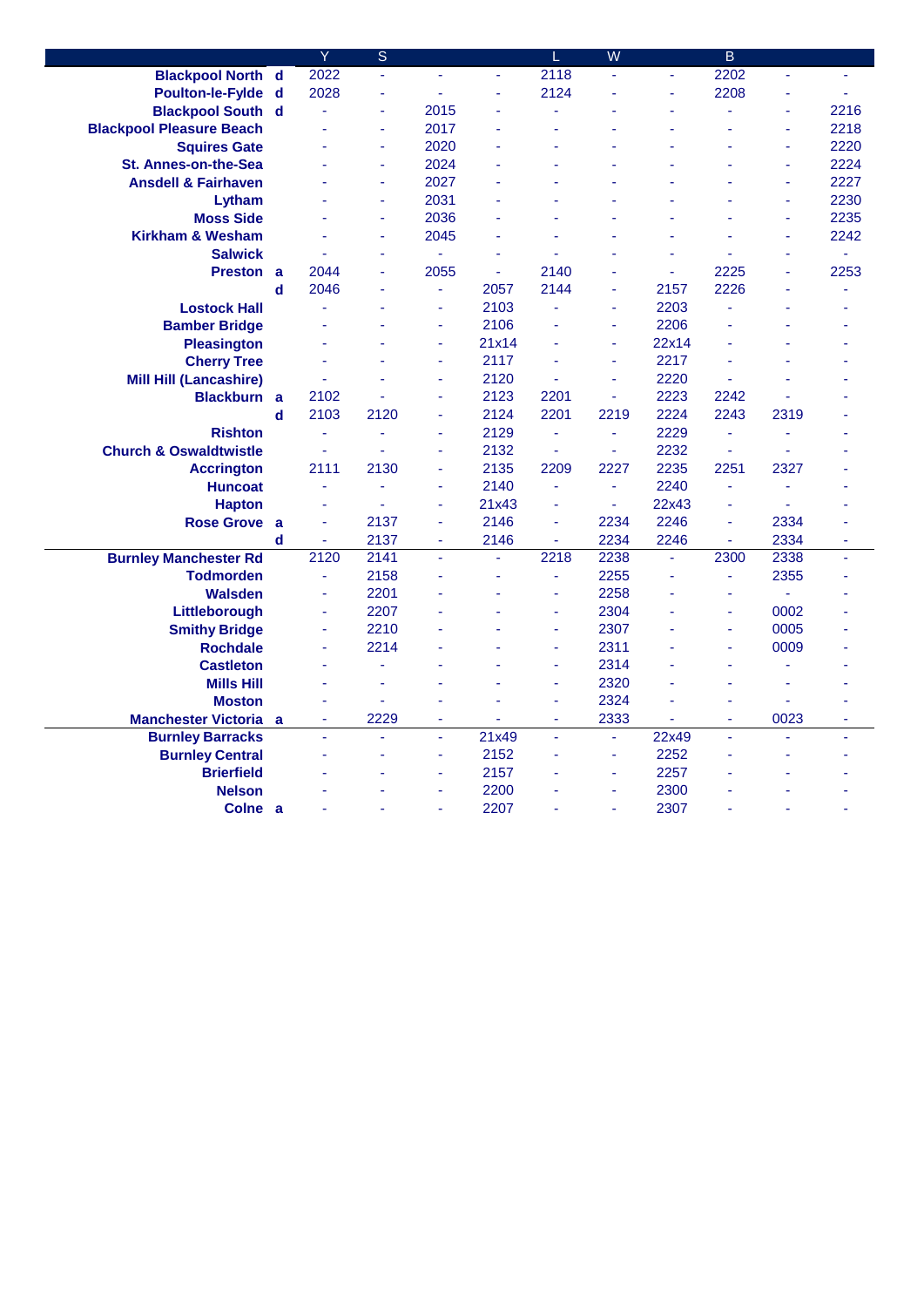|                                   |          | FO    | <b>WO</b> | <b>BUS WO</b> |      | <b>BUS</b> |
|-----------------------------------|----------|-------|-----------|---------------|------|------------|
| <b>Blackpool North</b>            | d        | ä     | ÷,        |               | 2255 | ä          |
| <b>Poulton-le-Fylde</b>           | d        |       | ä,        |               | 2301 | ä,         |
| <b>Blackpool South</b>            | d        |       |           |               | ä,   | 2324       |
| <b>Blackpool Pleasure Beach</b>   |          |       |           |               |      | 2328       |
| <b>Squires Gate</b>               |          |       |           |               |      | 2332       |
| <b>St. Annes-on-the-Sea</b>       |          |       |           |               | ä,   | 2338       |
| <b>Ansdell &amp; Fairhaven</b>    |          |       |           |               |      | 2344       |
| Lytham                            |          |       |           |               |      | 2349       |
| <b>Moss Side</b>                  |          |       |           |               | ä,   | 2359       |
| <b>Kirkham &amp; Wesham</b>       |          |       |           |               |      | 0011       |
| <b>Salwick</b>                    |          |       |           |               | ٠    | ÷,         |
| <b>Preston</b>                    | a        | ä     |           |               | 2317 | 0036       |
|                                   | d        | 2257  | 2257      | ä,            | 2319 | ٠          |
| <b>Lostock Hall</b>               |          | 2303  | 2303      |               | ٠    |            |
| <b>Bamber Bridge</b>              |          | 2307  | 2307      |               |      |            |
| <b>Pleasington</b>                |          | 23x14 | 23x14     |               |      |            |
| <b>Cherry Tree</b>                |          | 2318  | 2318      |               | ÷    |            |
| <b>Mill Hill (Lancashire)</b>     |          | 2320  | 2320      |               |      |            |
| <b>Blackburn</b>                  | a        | 2324  | 2325      | ä,            | 2335 |            |
|                                   | d        | 2325  | ä,        | 2332          | ä,   |            |
| <b>Rishton</b>                    |          | 2330  | ÷,        | 2342          |      |            |
| <b>Church &amp; Oswaldtwistle</b> |          | 2333  |           | 2354          |      |            |
| <b>Accrington</b>                 |          | 2337  |           | 2358          |      |            |
| <b>Huncoat</b>                    |          | 2341  | L,        | 0004          |      |            |
| <b>Hapton</b>                     |          | 23x44 | ä,        | 0010          |      |            |
| <b>Rose Grove</b>                 | a        | 2347  |           | 0016          |      |            |
|                                   | d        | 2347  |           | 0016          |      |            |
| <b>Burnley Manchester Rd</b>      |          | ä,    | ä,        |               | ä,   | ä,         |
| <b>Todmorden</b>                  |          |       |           |               |      |            |
| <b>Walsden</b>                    |          |       |           |               |      |            |
| Littleborough                     |          |       |           |               |      |            |
| <b>Smithy Bridge</b>              |          |       |           |               |      |            |
| <b>Rochdale</b>                   |          |       |           |               |      |            |
| <b>Castleton</b>                  |          |       |           |               |      |            |
| <b>Mills Hill</b>                 |          |       |           |               |      |            |
| <b>Moston</b>                     |          |       |           |               |      |            |
| <b>Manchester Victoria</b>        | a        | ä,    | L,        | ÷.<br>0020    |      |            |
| <b>Burnley Barracks</b>           |          | 23x50 |           |               |      |            |
| <b>Burnley Central</b>            |          | 2353  | ä,        | 0024          |      |            |
| <b>Brierfield</b>                 |          | 2357  | ä,        | 0032          |      |            |
| <b>Nelson</b>                     |          | 0001  |           | 0037          |      |            |
| <b>Colne</b>                      | <b>a</b> | 0007  | ä,        | 0045          |      |            |

Notes

B To Bradford Interchange.

K To Kirkby.

L Wednesday to Leeds; Friday to York.

S To Southport.

W To Wigan Wallgate.

Y To York.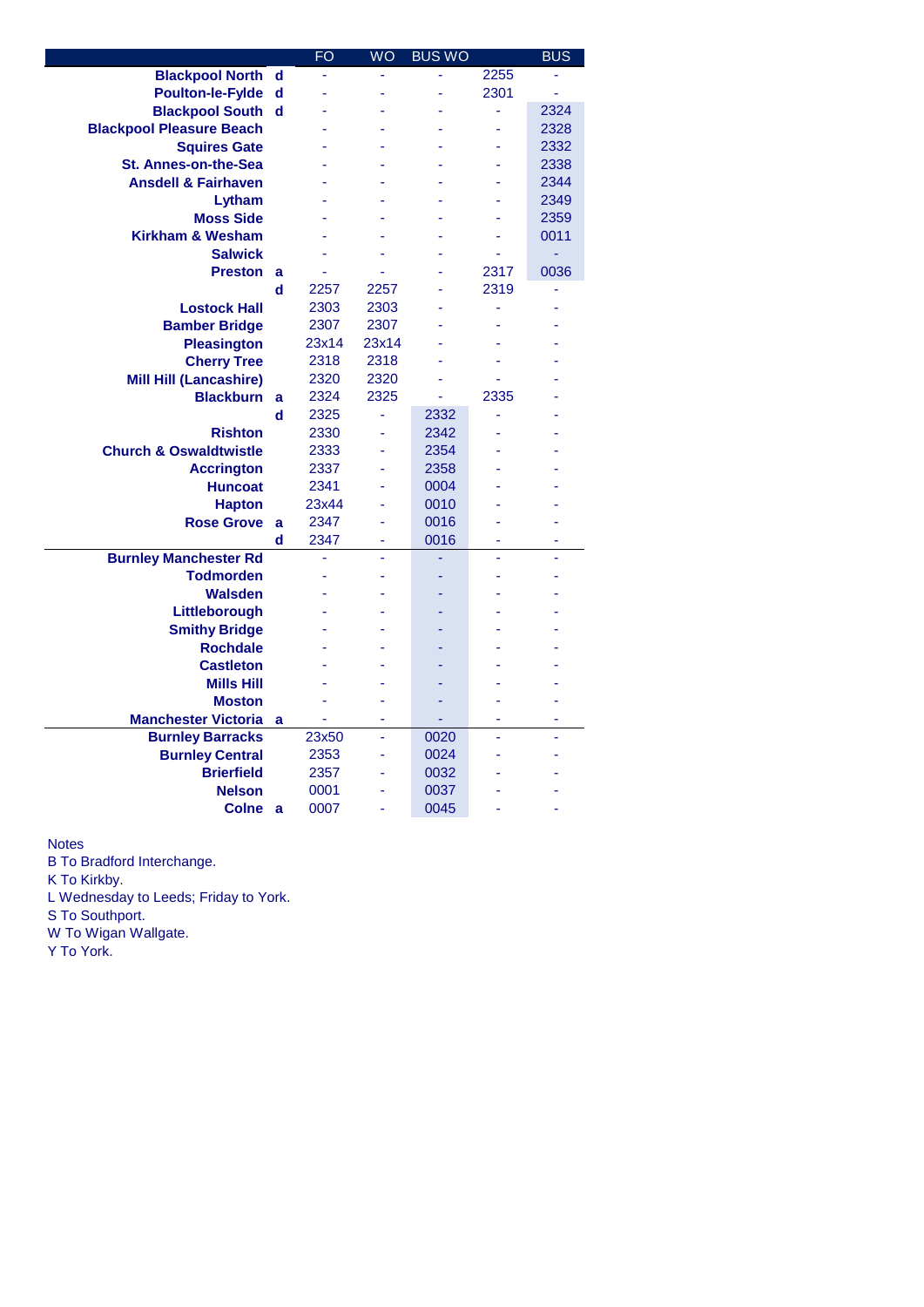## **Colne - Preston - Blackpool, and Manchester Victoria - Blackburn** Wednesday 22 & Friday 24 June

|                                   |   | <b>BUS</b>     |      |                     |                |      |          |      |      |        |                       |
|-----------------------------------|---|----------------|------|---------------------|----------------|------|----------|------|------|--------|-----------------------|
| Colne d                           |   | 0439           | ä,   |                     | ä,             | ä,   | 0911     | ä,   | ä,   | 1011   | ä,                    |
| <b>Nelson</b>                     |   | 0447           | L,   |                     |                | ä,   | 0916     | ä,   | ä,   | 1016   |                       |
| <b>Brierfield</b>                 |   | 0452           | ä,   |                     |                | L,   | 0919     |      | ä,   | 1019   |                       |
| <b>Burnley Central</b>            |   | 0500           | L,   |                     |                | ä,   | 0924     |      | ä,   | 1024   |                       |
| <b>Burnley Barracks</b>           |   | 0505           | i,   |                     |                | ä,   | 09x27    |      | ä,   | 10x26  |                       |
| <b>Manchester Victoria</b>        | d |                | ä,   |                     |                | L,   | ä,       | 0904 | ä,   |        | ä,                    |
| <b>Moston</b>                     |   |                | L,   |                     |                |      | ä,       |      |      | ä,     |                       |
| <b>Mills Hill</b>                 |   |                |      |                     |                |      | ä,       | 0913 |      |        |                       |
| <b>Castleton</b>                  |   |                |      |                     |                |      | ä,       | ÷,   |      |        |                       |
| <b>Rochdale</b>                   |   |                |      |                     |                |      | ä,       | 0921 |      |        |                       |
| <b>Smithy Bridge</b>              |   |                |      |                     |                |      | ä,       | ÷    |      |        |                       |
| Littleborough                     |   |                | Ĺ,   |                     |                |      | ä,       | 0926 |      |        |                       |
| Walsden                           |   |                | L,   |                     |                | L,   | ä,       |      |      |        |                       |
| <b>Todmorden</b>                  |   |                |      |                     |                |      | ä,       | 0935 |      |        |                       |
| <b>Burnley Manchester Rd</b>      |   | $\blacksquare$ | 0804 | ٠                   | $\sim$         | 0903 | $\omega$ | 0951 | 1003 | ÷      | ٠                     |
| <b>Rose Grove</b>                 | a | 0509           | ä,   | ä,                  | ÷.             | ä,   | 0930     | 0954 | ä,   | 1030   | ÷.                    |
|                                   | d | 0509           | L,   | ٠                   |                | Ξ    | 0930     | 0954 | ä,   | 1030   |                       |
| <b>Hapton</b>                     |   | 0515           | ä,   |                     |                | ä,   | 09x33    |      | ä,   | 10x33  |                       |
| <b>Huncoat</b>                    |   | 0523           | L.   |                     |                | ÷.   | 0937     | ä,   | ä,   | 1036   |                       |
| <b>Accrington</b>                 |   | 0529           | 0813 |                     |                | 0912 | 0941     | 1001 | 1012 | 1041   |                       |
| <b>Church &amp; Oswaldtwistle</b> |   | 0533           | ä,   |                     | $\blacksquare$ | ä,   | 0944     | ä,   | ä,   | 1044   |                       |
| <b>Rishton</b>                    |   | 0545           | ä,   |                     |                | ä,   | 0948     |      | ä,   | 1047   |                       |
| <b>Blackburn</b>                  | a | 0555           | 0820 |                     | ä,             | 0919 | 0954     | 1012 | 1019 | 1053   |                       |
|                                   | d | ä,             | 0821 | 0854                | ä,             | 0921 | 0954     | ä,   | 1021 | 1054   |                       |
| <b>Mill Hill (Lancashire)</b>     |   | ä,             | 0824 | 0857                |                | ÷.   | 0957     |      | ÷,   | 1057   |                       |
| <b>Cherry Tree</b>                |   |                | ä,   | 0859                |                | L,   | 0959     |      | ä,   | 1059   |                       |
| <b>Pleasington</b>                |   |                | ä,   | 09x02               |                | ä,   | 10x02    |      | ä,   | 11x01  |                       |
| <b>Bamber Bridge</b>              |   | ä,             | 0832 | 0909                |                | ä,   | 1009     |      | ä,   | 1108   |                       |
| <b>Lostock Hall</b>               |   | ä,             | 0835 | 0911                |                | Ξ    | 1011     |      | ä,   | 1111   |                       |
| <b>Preston</b>                    | a | ä,             | 0844 | 0921                | $\blacksquare$ | 0939 | 1021     | ٠    | 1039 | 1120   | ÷                     |
|                                   | d | ä,             | 0845 | $\blacksquare$      | 0935           | 0940 | ä,       | ä,   | 1040 | ä,     | 1135                  |
| <b>Salwick</b>                    |   |                | i,   | $\sim$              | $\blacksquare$ | ä,   |          |      | L,   | ä,     | $\tilde{\phantom{a}}$ |
| <b>Kirkham &amp; Wesham</b>       |   |                | i,   | $\bar{\phantom{a}}$ | 0944           |      |          |      | ä,   | ä,     | 1144                  |
| <b>Moss Side</b>                  |   |                |      | $\sim$              | 09x50          |      |          |      |      | $\sim$ | 11x50                 |
| Lytham                            |   |                | ä,   | $\sim$              | 0954           | ä,   |          |      |      | ä,     | 1154                  |
| <b>Ansdell &amp; Fairhaven</b>    |   |                | L,   | $\sim$              | 0957           |      |          |      |      | ÷      | 1157                  |
| <b>St. Annes-on-the-Sea</b>       |   |                |      | ä,                  | 1001           |      |          |      |      | ä,     | 1201                  |
| <b>Squires Gate</b>               |   |                |      | J.                  | 1004           |      |          |      |      | ÷      | 1204                  |
| <b>Blackpool Pleasur Beach</b>    |   |                | ä,   | J.                  | 1007           |      |          |      |      | ä,     | 1207                  |
| <b>Blackpool South</b>            | a |                | ä    | ä,                  | 1009           |      |          |      |      | ä,     | 1209                  |
| <b>Poulton-le-Fylde</b>           | a |                | 0900 |                     |                | 0955 |          |      | 1055 |        |                       |
| <b>Blackpool North</b>            | a | ä,             | 0907 |                     | ä,             | 1002 |          |      | 1102 |        | ٠                     |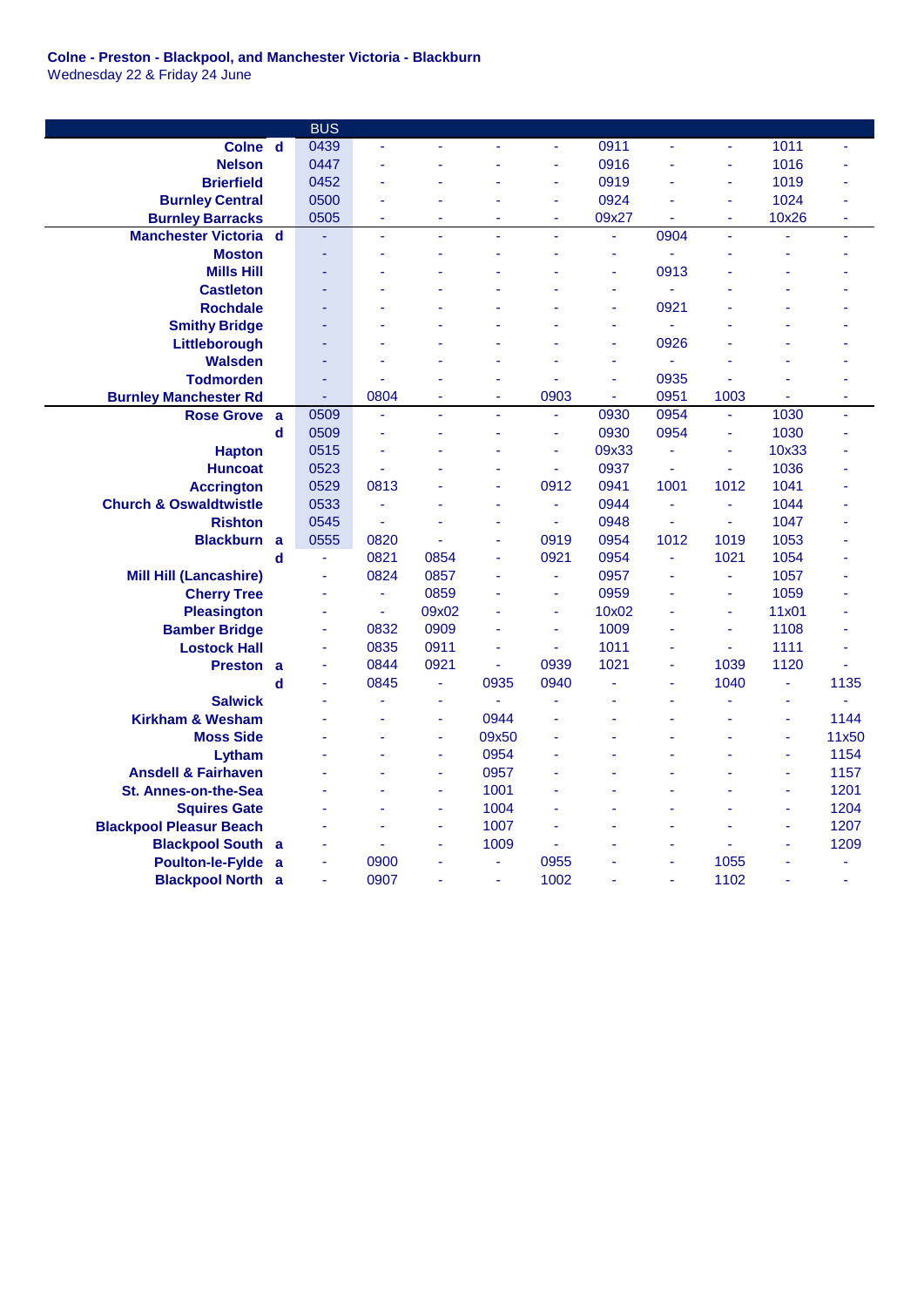| Colne d                                           |                  |                     | ä,           | ÷.                       | 1211       | ÷                   |              | $\tilde{\phantom{a}}$ | ÷.           | 1411  | ä,             |
|---------------------------------------------------|------------------|---------------------|--------------|--------------------------|------------|---------------------|--------------|-----------------------|--------------|-------|----------------|
| <b>Nelson</b>                                     |                  |                     | ä,           |                          | 1216       |                     |              |                       |              | 1416  |                |
| <b>Brierfield</b>                                 |                  |                     |              | í,                       | 1219       |                     |              |                       | ä,           | 1419  |                |
| <b>Burnley Central</b>                            |                  |                     |              | ä,                       | 1224       |                     |              |                       | ä,           | 1424  |                |
| <b>Burnley Barracks</b>                           |                  |                     | ä,           | ÷,                       | 12x27      | ä,                  | ä,           |                       | ä,           | 14x26 |                |
| <b>Manchester Victoria d</b>                      |                  | ä,                  | 1104         | $\omega$                 | ä,         | ä,                  | 1204         | ä,                    | ä,           | ä,    | ä,             |
| <b>Moston</b>                                     |                  | Ξ                   | ÷,           |                          | ä,         | ä,                  | ä,           |                       |              |       |                |
| <b>Mills Hill</b>                                 |                  | ä,                  | 1113         |                          |            |                     | 1213         |                       |              |       |                |
| <b>Castleton</b>                                  |                  | ä,                  | ÷.           |                          |            |                     | ä,           |                       |              |       |                |
| <b>Rochdale</b>                                   |                  | ä,                  | 1120         |                          |            |                     | 1221         |                       |              |       |                |
| <b>Smithy Bridge</b>                              |                  | ä,                  | ÷.           |                          |            |                     | ä,           |                       |              |       |                |
| Littleborough                                     |                  | ä,                  | 1126         |                          |            |                     | 1226         |                       |              |       |                |
| <b>Walsden</b>                                    |                  | L,                  | ÷.           |                          |            |                     | ä,           |                       |              |       |                |
| <b>Todmorden</b>                                  |                  | L,                  | 1134         | 1203                     |            |                     | 1234<br>1250 | L,<br>1303            | 1403         |       |                |
| <b>Burnley Manchester Rd</b><br><b>Rose Grove</b> |                  | Ξ<br>$\blacksquare$ | 1150<br>1153 | $\omega$                 | ä,<br>1230 | ٠<br>$\blacksquare$ | 1253         | $\omega$              | ÷.           | 1430  | ä,<br>ä,       |
|                                                   | a<br>$\mathbf d$ | ä,                  | 1153         | $\overline{\phantom{a}}$ | 1230       | ٠                   | 1253         | ä,                    | ä,           | 1430  |                |
|                                                   |                  | ä                   | ä,           | ä,                       | 12x33      |                     | ä,           | ä,                    | ä,           | 14x33 |                |
| <b>Hapton</b><br><b>Huncoat</b>                   |                  | ä,                  | ä,           | ÷,                       | 1237       | ÷                   | ä,           | ä,                    | ä,           | 1436  |                |
| <b>Accrington</b>                                 |                  | ä,                  | 1200         | 1212                     | 1241       | ä,                  | 1300         | 1312                  | 1412         | 1441  |                |
| <b>Church &amp; Oswaldtwistle</b>                 |                  | ä,                  |              | ä,                       | 1244       | ä,                  | ä,           | ä,                    |              | 1444  |                |
| <b>Rishton</b>                                    |                  | ä,                  | ٠<br>$\sim$  | $\omega$                 | 1248       | ٠                   | ä,           | ÷.                    | $\sim$       | 1447  |                |
| <b>Blackburn</b>                                  | $\mathbf{a}$     | ä                   | 1211         | 1219                     | 1254       | ä,                  | 1311         | 1319                  | 1419         | 1453  |                |
|                                                   | d                |                     | $\sim$       | 1221                     | 1254       |                     | L,           | 1320                  | 1420         | 1454  |                |
| <b>Mill Hill (Lancashire)</b>                     |                  |                     | ä,           | $\blacksquare$           | 1257       |                     | ä,           | ä,                    | ÷,           | 1457  |                |
| <b>Cherry Tree</b>                                |                  |                     | ä,           | ä,                       | 1259       |                     | ä,           | ä,                    | ä,           | 1459  |                |
| <b>Pleasington</b>                                |                  |                     | ä,           | ÷,                       | 13x02      |                     | ä,           | ä,                    | ä,           | 15x01 |                |
| <b>Bamber Bridge</b>                              |                  |                     | ÷,           | ÷.                       | 1309       |                     |              | ä,                    | ä,           | 1508  |                |
| <b>Lostock Hall</b>                               |                  |                     | ä,           | $\mathbf{r}$             | 1311       |                     | ä,           | ä,                    | $\mathbf{r}$ | 1511  |                |
| <b>Preston</b>                                    | a                | ٠                   | ä,           | 1239                     | 1321       | ٠                   | ä,           | 1338                  | 1438         | 1520  | ٠              |
|                                                   | d                | 1235                | ä,           | 1240                     | ä,         | 1334                | ä,           | 1339                  | 1440         | ä,    | 1535           |
| <b>Salwick</b>                                    |                  | ÷,                  | ÷,           |                          | ä,         |                     |              | ä,                    |              | ä,    | ÷.             |
| <b>Kirkham &amp; Wesham</b>                       |                  | 1244                | ä,           |                          | ä,         | 1344                | ä,           | ä,                    |              | ä,    | 1544           |
| <b>Moss Side</b>                                  |                  | 12x50               | ä,           |                          | ÷          | 13x50               |              | ÷                     |              | ä,    | 15x50          |
| Lytham                                            |                  | 1254                | ä,           |                          | ÷,         | 1354                |              |                       |              | ä,    | 1554           |
| <b>Ansdell &amp; Fairhaven</b>                    |                  | 1257                | ä,           |                          | ÷          | 1357                |              |                       |              | ÷     | 1557           |
| St. Annes-on-the-Sea                              |                  | 1301                | ä,           |                          | ÷,         | 1401                |              |                       |              | ÷,    | 1601           |
| <b>Squires Gate</b>                               |                  | 1304                | ÷,           |                          | ä,         | 1404                |              | ä,                    |              | ä,    | 1604           |
| <b>Blackpool Pleasur Beach</b>                    |                  | 1307                | ÷,           |                          | ä,         | 1407                |              | ٠                     |              | ä,    | 1607           |
| <b>Blackpool South</b>                            | a                | 1309                | ä,           |                          |            | 1409                | L,           | ä,                    |              |       | 1609           |
| <b>Poulton-le-Fylde</b>                           | a                | ä,                  | ä,           | 1255                     | ÷          |                     | ä,           | 1354                  | 1455         | ÷     |                |
| <b>Blackpool North a</b>                          |                  | ä,                  | ÷            | 1302                     | ÷          | ٠                   | ä,           | 1402                  | 1501         | ÷     | $\blacksquare$ |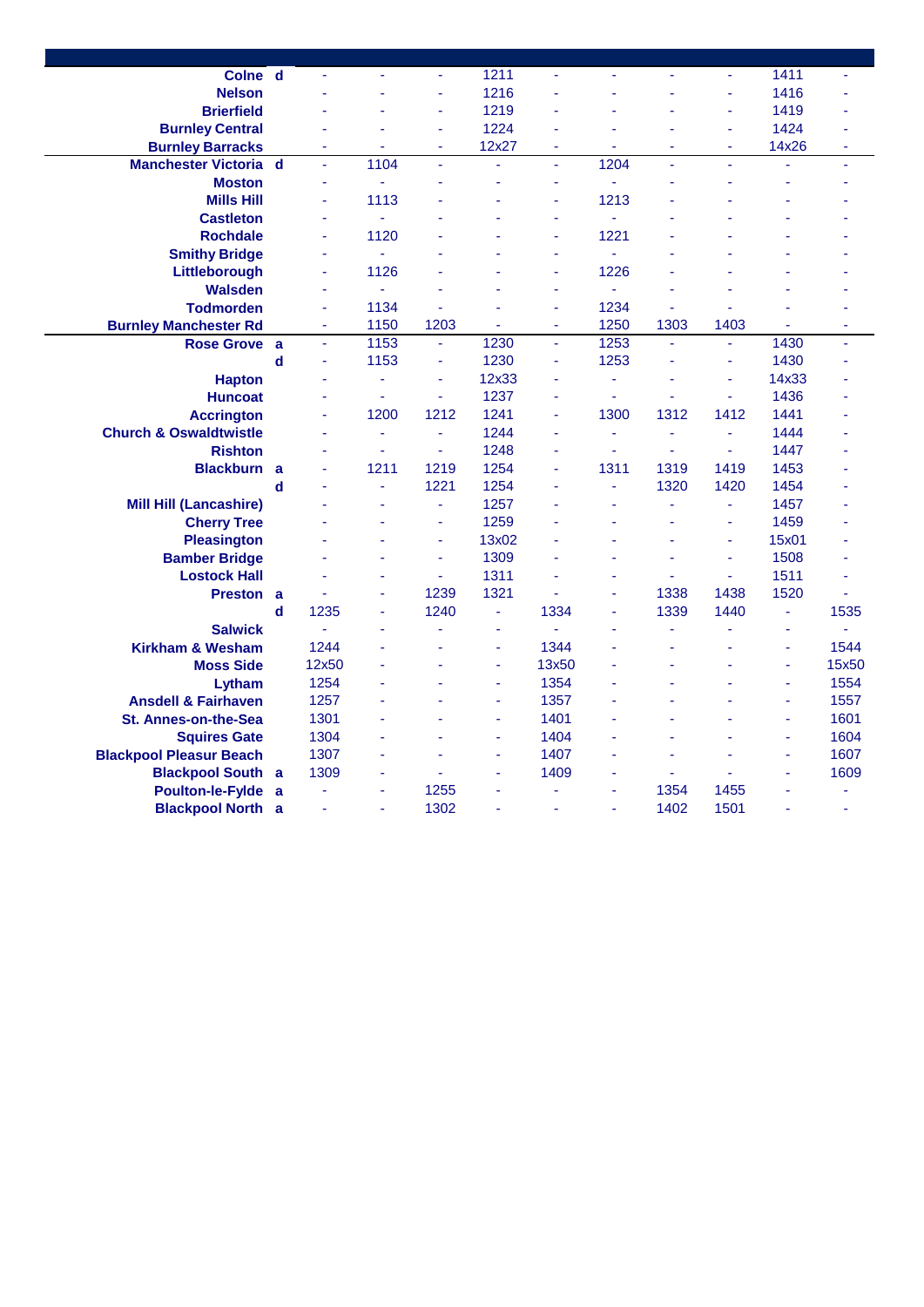| Colne d                           |             | ÷,   | $\blacksquare$           | 1511           | ÷.     | ÷                     | 1611           | ä,             |                | ä,   | ä,   |
|-----------------------------------|-------------|------|--------------------------|----------------|--------|-----------------------|----------------|----------------|----------------|------|------|
| <b>Nelson</b>                     |             | ä,   | $\tilde{\phantom{a}}$    | 1516           | ä,     | $\tilde{\phantom{a}}$ | 1616           | ä,             |                |      |      |
| <b>Brierfield</b>                 |             | ä,   | ÷                        | 1519           |        | ÷                     | 1619           |                |                |      |      |
| <b>Burnley Central</b>            |             |      | ä,                       | 1524           |        | ÷                     | 1624           |                |                |      |      |
| <b>Burnley Barracks</b>           |             | ÷    | ä,                       | 15x27          |        | ٠                     | 16x27          | $\blacksquare$ |                | ٠    | ٠    |
| <b>Manchester Victoria</b>        | $\mathbf d$ | 1404 | ä,                       | ä,             | 1504   | ä,                    | ä,             | ä,             | 1604           | L.   | ÷.   |
| <b>Moston</b>                     |             | ä,   | L,                       | ä,             | ä,     | ÷                     | L              | ä,             |                |      | ä,   |
| <b>Mills Hill</b>                 |             | 1413 |                          |                | 1513   |                       |                |                |                |      |      |
| <b>Castleton</b>                  |             | ÷,   |                          | ä,             | ä,     |                       |                | ä,             |                |      |      |
| <b>Rochdale</b>                   |             | 1420 |                          | ä,             | 1520   |                       |                | ä,             | 1618           |      |      |
| <b>Smithy Bridge</b>              |             | ä,   |                          |                | ä,     |                       |                | ä,             | 1622           |      |      |
| Littleborough                     |             | 1426 |                          |                | 1526   |                       |                | ä,             | 1625           |      |      |
| <b>Walsden</b>                    |             | ä,   |                          | ä,             | ä,     |                       |                | ÷              | 1631           |      |      |
| <b>Todmorden</b>                  |             | 1434 |                          |                | 1534   |                       |                | ÷              | 1635           |      |      |
| <b>Burnley Manchester Rd</b>      |             | 1450 | 1503                     | $\blacksquare$ | 1550   | 1603                  |                | ÷              | 1651           | 1703 | ٠    |
| <b>Rose Grove</b>                 | a           | 1453 | $\omega$                 | 1530           | 1553   | ä,                    | 1630           | ä,             | 1654           | ä,   | ä,   |
|                                   | $\mathbf d$ | 1453 | $\blacksquare$           | 1530           | 1553   | ÷                     | 1630           | ä,             | 1654           |      | ä,   |
| <b>Hapton</b>                     |             | ä,   | ä,                       | 15x33          | ä,     | ÷                     | 16x33          | ÷,             | $\blacksquare$ |      |      |
| <b>Huncoat</b>                    |             | ä,   | ٠                        | 1537           | ä,     | ÷                     | 1637           | ä,             | ÷.             |      |      |
| <b>Accrington</b>                 |             | 1500 | 1512                     | 1541           | 1600   | 1612                  | 1641           | ÷,             | 1702           | 1712 |      |
| <b>Church &amp; Oswaldtwistle</b> |             | ä,   | $\blacksquare$           | 1544           | ä,     | ÷,                    | 1644           | ä,             | $\blacksquare$ | ä,   |      |
| <b>Rishton</b>                    |             | ä,   | $\blacksquare$           | 1548           | ÷.     | ä,                    | 1648           | $\sim$         |                | ÷,   |      |
| <b>Blackburn</b>                  | a           | 1511 | 1519                     | 1554           | 1611   | 1619                  | 1654           | ä,             | 1712           | 1719 | ä,   |
|                                   | $\mathbf d$ | ä,   | 1521                     | 1554           | ä,     | 1621                  | 1654           |                |                | 1721 | 1745 |
| <b>Mill Hill (Lancashire)</b>     |             |      | ÷.                       | 1557           | ä,     | ä,                    | 1657           |                |                | ä,   |      |
| <b>Cherry Tree</b>                |             | ä,   | $\blacksquare$           | 1559           |        | ٠                     | 1659           | ä,             |                |      | L    |
| <b>Pleasington</b>                |             |      | ÷                        | 16x02          |        | ÷                     | 17x02          |                |                |      |      |
| <b>Bamber Bridge</b>              |             |      | ä,                       | 1609           |        | $\tilde{\phantom{a}}$ | 1709           |                |                |      |      |
| <b>Lostock Hall</b>               |             | ٠    | $\blacksquare$           | 1611           | ÷      | ÷                     | 1711           |                |                | ÷.   | ٠    |
| <b>Preston</b>                    | a           | ä,   | 1539                     | 1621           | $\sim$ | 1640                  | 1721           | ٠              |                | 1739 | 1801 |
|                                   | d           | ä,   | 1540                     | ÷.             | ä,     | 1642                  | $\blacksquare$ | 1734           | ä,             | 1742 | ä,   |
| <b>Salwick</b>                    |             |      | ä,                       |                |        |                       | ä,             | ٠              |                |      |      |
| <b>Kirkham &amp; Wesham</b>       |             |      | L,                       |                |        |                       | ä,             | 1744           |                |      |      |
| <b>Moss Side</b>                  |             |      | $\overline{\phantom{a}}$ |                |        |                       | ä,             | 17x50          |                |      |      |
| Lytham                            |             |      |                          |                |        |                       | ä,             | 1754           |                |      |      |
| <b>Ansdell &amp; Fairhaven</b>    |             |      |                          |                |        |                       | L,             | 1757           |                |      |      |
| St. Annes-on-the-Sea              |             |      |                          |                |        |                       | ä,             | 1801           |                |      |      |
| <b>Squires Gate</b>               |             |      |                          |                |        |                       | $\blacksquare$ | 1804           |                |      |      |
| <b>Blackpool Pleasur Beach</b>    |             |      |                          |                |        |                       | ä,             | 1807           |                |      |      |
| <b>Blackpool South</b>            | a           | ä,   | L,                       |                |        |                       | ä,             | 1809           |                | ٠    |      |
| <b>Poulton-le-Fylde</b>           | a           | ä,   | 1555                     |                | ä,     | 1657                  | ä,             | ٠              | ٠              | 1758 |      |
| <b>Blackpool North</b>            | a           | ä,   | 1602                     |                | $\sim$ | 1704                  | L              | $\sim$         | $\sim$         | 1805 | ۳    |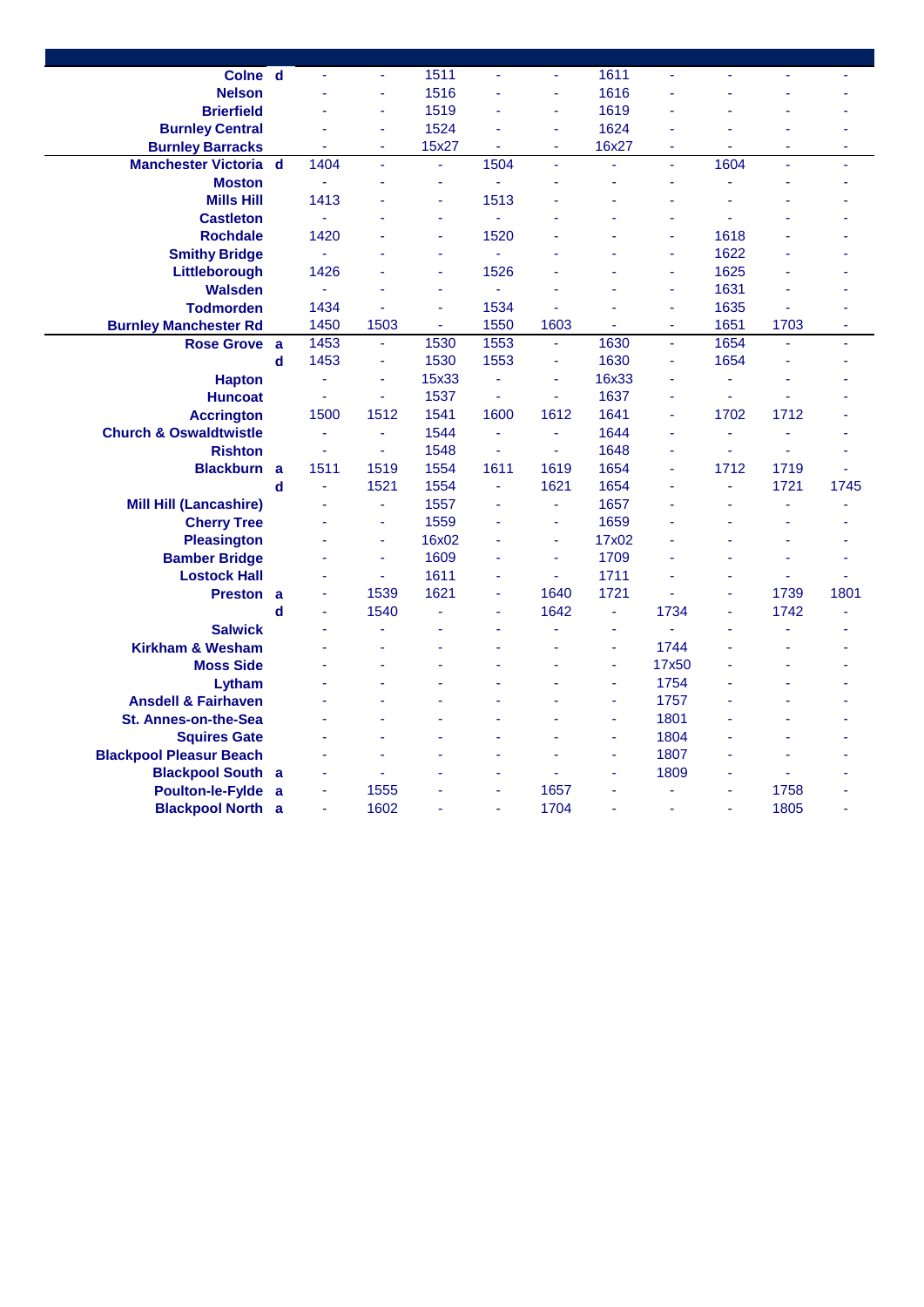| Colne d                           |             |       | $\sim$                   | $\tilde{\phantom{a}}$ | 1811           | ä,                       | ä,             | ä,     | $\tilde{\phantom{a}}$ | 2011        | $\tilde{\phantom{a}}$ |
|-----------------------------------|-------------|-------|--------------------------|-----------------------|----------------|--------------------------|----------------|--------|-----------------------|-------------|-----------------------|
|                                   |             |       |                          |                       | 1816           |                          |                |        |                       | 2016        |                       |
| <b>Nelson</b>                     |             |       |                          | ä,                    | 1819           |                          | L              |        |                       | 2019        |                       |
| <b>Brierfield</b>                 |             |       |                          |                       | 1824           |                          |                |        | ÷                     |             |                       |
| <b>Burnley Central</b>            |             |       |                          | ٠                     |                |                          |                |        | ٠                     | 2024        |                       |
| <b>Burnley Barracks</b>           |             |       |                          | ä,                    | 18x27<br>ä,    | ä,                       | ä,<br>ä,       |        | ä,                    | 20x27<br>L, | ä,                    |
| <b>Manchester Victoria d</b>      |             | ä,    | 1704                     | ä,                    |                | ä,                       |                | 1904   | $\omega$              |             | ÷.                    |
| <b>Moston</b>                     |             | ÷     | ÷,                       |                       |                | ä,                       | ä              | ä,     |                       |             |                       |
| <b>Mills Hill</b>                 |             | ä,    | 1713                     |                       |                |                          | ä,             | 1913   |                       |             |                       |
| <b>Castleton</b>                  |             | ä,    | ÷.                       |                       |                |                          | ä,             | ä,     |                       |             |                       |
| <b>Rochdale</b>                   |             | ä,    | 1720                     |                       |                |                          | L,             | 1920   |                       |             |                       |
| <b>Smithy Bridge</b>              |             | ä,    | ÷.                       |                       |                |                          | ä              | ä,     |                       |             |                       |
| Littleborough                     |             | ä,    | 1726                     |                       |                |                          | L,             | 1926   |                       |             |                       |
| <b>Walsden</b>                    |             | ä,    | 1732                     |                       |                |                          | ä,             | ä,     |                       |             |                       |
| <b>Todmorden</b>                  |             | ä,    | 1736                     |                       |                |                          | L,             | 1934   |                       |             |                       |
| <b>Burnley Manchester Rd</b>      |             | Ξ     | 1752                     | 1803                  | ä,             | Ξ                        | 1903           | 1950   | 2003                  | ä,          | ä,                    |
| <b>Rose Grove</b>                 | a           | ä,    | 1755                     | ä,                    | 1830           | ä,                       | ä,             | 1953   | ä,                    | 2030        | ä,                    |
|                                   | $\mathbf d$ | ä,    | 1755                     | ä,                    | 1830           | ÷                        | ä,             | 1953   | $\sim$                | 2030        | ä,                    |
| <b>Hapton</b>                     |             | ä,    | Ξ                        | $\blacksquare$        | 18x33          | ÷                        | ä,             | ä,     | $\sim$                | 20x33       |                       |
| <b>Huncoat</b>                    |             | ä,    | ä,                       | ÷.                    | 1837           | ٠                        | ä,             | ä,     | ÷.                    | 2037        |                       |
| <b>Accrington</b>                 |             | ä,    | 1802                     | 1812                  | 1841           | ä,                       | 1912           | 2000   | 2012                  | 2041        |                       |
| <b>Church &amp; Oswaldtwistle</b> |             | ä,    | Ξ                        | ä,                    | 1844           | ä,                       | $\blacksquare$ | Ξ      | ÷.                    | 2044        |                       |
| <b>Rishton</b>                    |             | ä,    | $\sim$                   | ä,                    | 1848           | ٠                        | ä,             | ÷,     | ä,                    | 2048        |                       |
| <b>Blackburn</b>                  | a           | ä,    | 1813                     | 1822                  | 1854           | $\overline{\phantom{a}}$ | 1919           | 2010   | 2019                  | 2054        |                       |
|                                   | $\mathbf d$ |       | ٠                        | 1822                  | 1854           | ٠                        | 1921           | ÷.     | 2020                  | 2054        |                       |
| <b>Mill Hill (Lancashire)</b>     |             |       | ä,                       | ä,                    | 1857           | ä,                       | ä,             | ä,     | ÷.                    | 2057        |                       |
| <b>Cherry Tree</b>                |             |       | $\overline{\phantom{a}}$ | $\blacksquare$        | 1859           | ٠                        | ä,             | ä,     | $\blacksquare$        | 2059        |                       |
| <b>Pleasington</b>                |             |       |                          | ä,                    | 19x02          |                          |                |        | $\sim$                | 21x02       |                       |
| <b>Bamber Bridge</b>              |             |       | ä,                       | ÷.                    | 1909           | ٠                        |                | ÷      | <b>A</b>              | 2109        |                       |
| <b>Lostock Hall</b>               |             |       | ä,                       | ÷.                    | 1911           | ٠                        | ä,             | ÷      | ä,                    | 2111        |                       |
| <b>Preston</b>                    | a           |       | ä,                       | 1840                  | 1921           | ä,                       | 1939           | ÷,     | 2039                  | 2121        | $\sim$                |
|                                   | d           | 1832  | ä,                       | 1843                  | ä,             | 1935                     | 1940           | $\sim$ | 2041                  | ä,          | 2138                  |
| <b>Salwick</b>                    |             | ä,    | ä,                       |                       | ٠              | ä,                       | L,             |        |                       | ٠           | ÷.                    |
| <b>Kirkham &amp; Wesham</b>       |             | 1841  |                          |                       | ä,             | 1944                     | L,             |        |                       | ä,          | 2147                  |
| <b>Moss Side</b>                  |             | 18x47 | L,                       |                       | $\blacksquare$ | 19x50                    |                |        |                       | ä,          | 21x53                 |
| Lytham                            |             | 1852  |                          |                       | ä,             | 1954                     |                |        |                       | ä,          | 2157                  |
| <b>Ansdell &amp; Fairhaven</b>    |             | 1855  |                          |                       | ÷              | 1957                     |                |        |                       | ÷.          | 2200                  |
| <b>St. Annes-on-the-Sea</b>       |             | 1859  |                          |                       | ä,             | 2001                     |                |        |                       | ä,          | 2204                  |
| <b>Squires Gate</b>               |             | 1902  |                          |                       | ä,             | 2004                     |                |        |                       | ä,          | 2207                  |
| <b>Blackpool Pleasur Beach</b>    |             | 1905  |                          |                       | ä,             | 2007                     |                |        |                       | ä,          | 2210                  |
| <b>Blackpool South</b>            | a           | 1908  | ÷,                       |                       | ä,             | 2009                     |                | ä,     |                       | ä,          | 2212                  |
| <b>Poulton-le-Fylde</b>           | a           | ä,    | ä,                       | 1858                  | ä,             | ä,                       | 1955           | ä,     | 2056                  | ä,          | ä,                    |
| <b>Blackpool North a</b>          |             | ä,    | ÷                        | 1905                  | ä,             | Ξ                        | 2002           | ä,     | 2103                  | ä,          | $\blacksquare$        |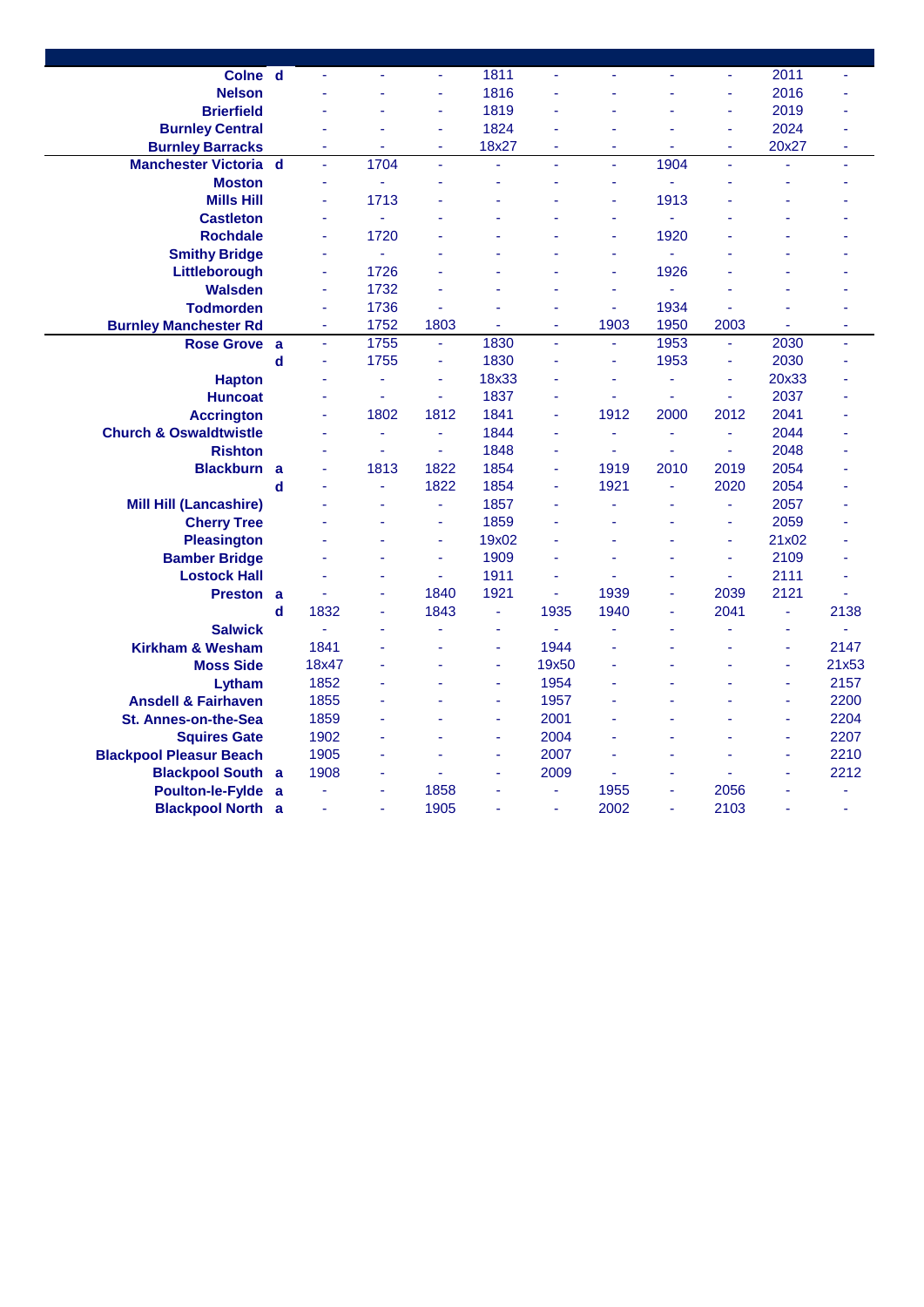|                                             |             |      |                | <b>BUS</b>     |               |      |                |                |                |                      |                |
|---------------------------------------------|-------------|------|----------------|----------------|---------------|------|----------------|----------------|----------------|----------------------|----------------|
| Colne d                                     |             | ä,   | ä,             | $\blacksquare$ | 2126          | Ξ    | $\blacksquare$ | 2224           | ä,             | ä,                   | 2311           |
| <b>Nelson</b>                               |             |      |                |                | 2131          |      | ä              | 2229           |                | ä,                   | 2316           |
| <b>Brierfield</b>                           |             |      |                | ä,             | 2134          |      | ä              | 2232           |                | ä,                   | 2319           |
| <b>Burnley Central</b>                      |             |      | L,             | ÷.             | 2139          |      | ä              | 2237           |                | ä,                   | 2324           |
| <b>Burnley Barracks</b>                     |             |      | ä,             | ÷              | 21x42         | ٠    | ä              | 22x40          |                | ä,                   | 23x27          |
| <b>Manchester Victoria</b>                  | $\mathbf d$ | 2004 | ÷,             | ÷              | ä,            | 2104 | ä,             | $\blacksquare$ | 2204           |                      | ä,             |
| <b>Moston</b>                               |             | ÷,   | ä,             |                | ٠             | ä,   | L              | ä,             | ٠              | ÷                    |                |
| <b>Mills Hill</b>                           |             | 2013 |                |                |               |      |                | ä,             |                |                      |                |
| <b>Castleton</b>                            |             | ä,   |                |                |               |      |                | ä,             |                |                      |                |
| <b>Rochdale</b>                             |             | 2020 |                |                |               | 2118 |                | ٠              | 2218           |                      |                |
| <b>Smithy Bridge</b>                        |             | ä,   |                |                | ä,            | 2122 |                | $\sim$         | 2222           |                      |                |
| Littleborough                               |             | 2026 |                |                | ä,            | 2125 |                | ÷              | 2225           |                      |                |
| Walsden                                     |             | ä,   |                |                | ä,            | 2131 |                | $\sim$         | 2231           |                      |                |
| <b>Todmorden</b>                            |             | 2034 |                |                | ٠             | 2136 |                | ÷.             | 2235           |                      |                |
| <b>Burnley Manchester Rd</b>                |             | 2050 | 2103           | ä,             | ä,            | 2152 | 2203           | ä,             | 2251           | 2303                 | ä,             |
| <b>Rose Grove</b>                           | a           | 2053 | $\omega$       | ä,             | 2145          | 2155 | ä,             | 2243           | 2254           | ä,                   | 2330           |
|                                             | d           | 2053 |                | ä,             | 2145          | 2155 | ä,             | 2243           | 2254           | ÷,                   | 2330           |
| <b>Hapton</b>                               |             | ä,   |                |                | 21x48         | ٠    | ä              | 22x46          | ä,             | ٠                    | ٠              |
| <b>Huncoat</b>                              |             | ä,   |                |                | 2152          | ä,   | L,             | 2250           | ä,             | ä,                   | ä,             |
| <b>Accrington</b>                           |             | 2100 | 2112           | ä,             | 2156          | 2202 | 2212           | 2254           | 2301           | 2312                 | 2337           |
| <b>Church &amp; Oswaldtwistle</b>           |             | ä,   |                |                | 2159          | ٠    | $\blacksquare$ | 2257           | ÷,             | $\sim$               | ä,             |
| <b>Rishton</b>                              |             | ä,   |                |                | 2203          | ä,   | ä,             | 2301           |                | ä,                   | ä,             |
| <b>Blackburn</b>                            | a           | 2111 | 2119           |                | 2209          | 2213 | 2219           | 2309           | 2313           | 2321                 | 2346           |
|                                             | d           | ä,   | 2121           | ä,             | 2209          | ٠    | 2220           | ä,             | $\blacksquare$ | 2321                 | 2347           |
| <b>Mill Hill (Lancashire)</b>               |             |      |                |                | 2212          |      |                |                |                | ä,                   | 2350           |
| <b>Cherry Tree</b>                          |             |      | L,             | ÷.<br>ä,       | 2214          |      |                |                |                | ä,                   | ä,             |
| <b>Pleasington</b>                          |             |      | L,             |                | 22x17<br>2224 |      |                |                |                | ä,                   | $\blacksquare$ |
| <b>Bamber Bridge</b><br><b>Lostock Hall</b> |             |      | ä<br>L,        | ä,             | 2226          |      |                |                |                | ä,<br>$\blacksquare$ | 2358<br>0001   |
| <b>Preston</b>                              | a           | ä,   | 2141           | ä              | 2236          | ä,   | 2240           |                | ä,             | 2339                 | 0010           |
|                                             | d           | ä,   | 2143           | 2236           | ä,            | ä,   | 2241           |                | ä,             | 2341                 | ä,             |
| <b>Salwick</b>                              |             |      | ä,             | $\blacksquare$ |               |      | L,             |                |                |                      |                |
| <b>Kirkham &amp; Wesham</b>                 |             |      | ä,             | 2301           |               |      |                |                |                |                      |                |
| <b>Moss Side</b>                            |             |      | ÷              | 2316           |               |      |                |                |                |                      |                |
| Lytham                                      |             |      | $\blacksquare$ | 2328           |               |      | L              |                |                |                      |                |
| <b>Ansdell &amp; Fairhaven</b>              |             |      | $\sim$         | 2333           |               |      |                |                |                |                      |                |
| <b>St. Annes-on-the-Sea</b>                 |             |      | ٠              | 2343           |               |      |                |                |                |                      |                |
| <b>Squires Gate</b>                         |             |      | ä,             | 2349           |               |      |                |                |                |                      |                |
| <b>Blackpool Pleasur Beach</b>              |             |      | $\sim$         | 2353           |               |      |                |                |                |                      |                |
| <b>Blackpool South a</b>                    |             |      | ä,             | 2357           |               |      |                |                |                |                      |                |
| <b>Poulton-le-Fylde</b>                     | a           | ä,   | 2158           |                |               | ÷    | 2256           |                |                | 2359                 |                |
| <b>Blackpool North</b>                      | a           | ä,   | 2205           |                |               | ä,   | 2303           |                |                | 0005                 | ä,             |
|                                             |             |      |                |                |               |      |                |                |                |                      |                |